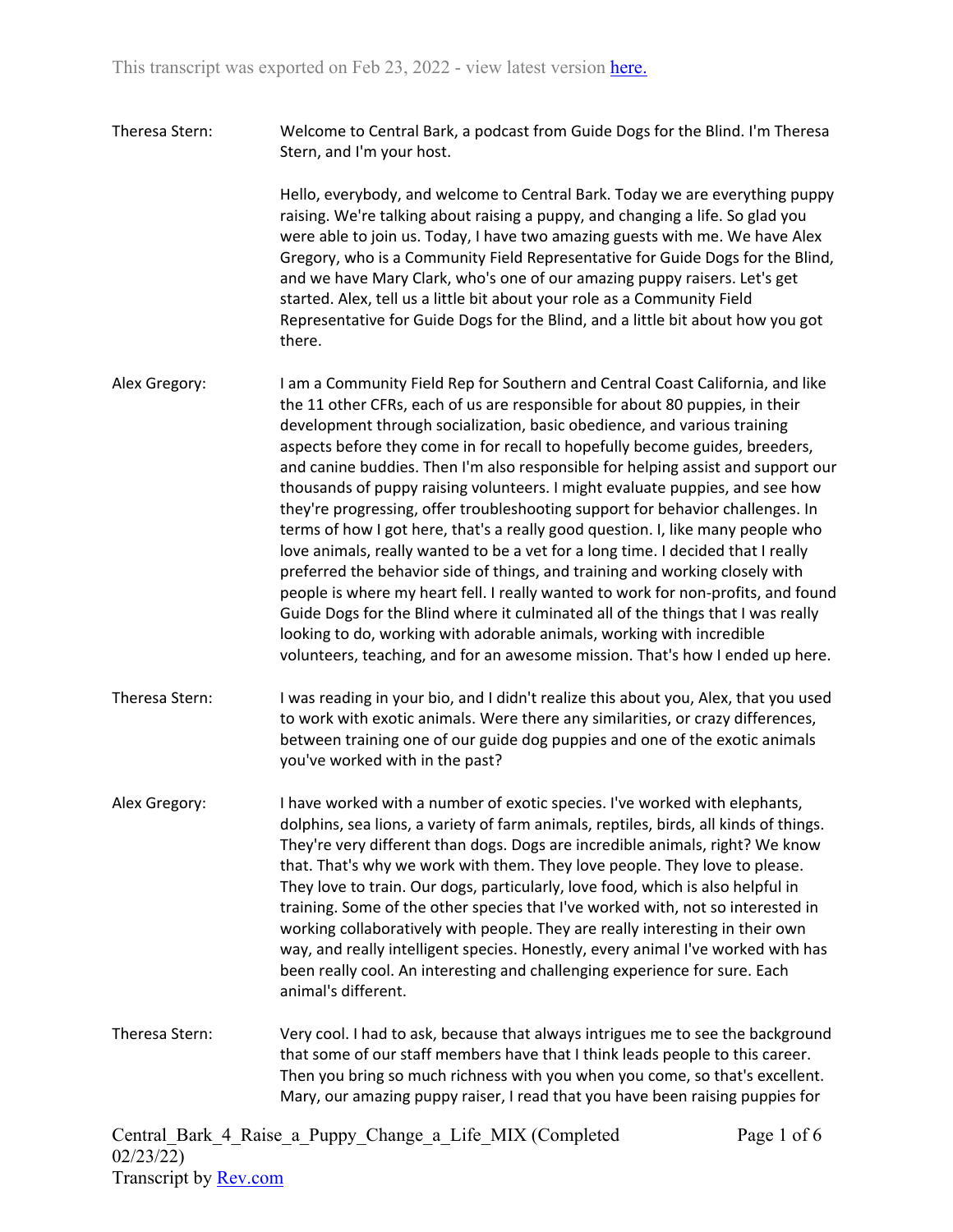|                | Guide Dogs for the Blind for 10 years, and you're raising a little puppy right now<br>named Cello. Is that right?                                                                                                                                                                                                                                                                                                                                                                                                                                                                                                                                                                                                                                                                                                                                                  |
|----------------|--------------------------------------------------------------------------------------------------------------------------------------------------------------------------------------------------------------------------------------------------------------------------------------------------------------------------------------------------------------------------------------------------------------------------------------------------------------------------------------------------------------------------------------------------------------------------------------------------------------------------------------------------------------------------------------------------------------------------------------------------------------------------------------------------------------------------------------------------------------------|
| Mary Clark:    | That is correct. Yes.                                                                                                                                                                                                                                                                                                                                                                                                                                                                                                                                                                                                                                                                                                                                                                                                                                              |
| Theresa Stern: | Is that a Labrador puppy or Golden Retriever?                                                                                                                                                                                                                                                                                                                                                                                                                                                                                                                                                                                                                                                                                                                                                                                                                      |
| Mary Clark:    | She's a black Labrador puppy. She's about four and a half months. She's actually<br>a puppy of another dog that I raised.                                                                                                                                                                                                                                                                                                                                                                                                                                                                                                                                                                                                                                                                                                                                          |
| Theresa Stern: | Oh, no way. She's a legacy puppy. That is so cool. How many puppies have you<br>raised over the years?                                                                                                                                                                                                                                                                                                                                                                                                                                                                                                                                                                                                                                                                                                                                                             |
| Mary Clark:    | She is my number 10. I've had 10 puppies. Yes.                                                                                                                                                                                                                                                                                                                                                                                                                                                                                                                                                                                                                                                                                                                                                                                                                     |
| Theresa Stern: | What made you decide that you wanted to get into raising puppies?                                                                                                                                                                                                                                                                                                                                                                                                                                                                                                                                                                                                                                                                                                                                                                                                  |
| Mary Clark:    | Interesting. I taught at Cierritos Community College, and my office was right<br>down the hall from a Xerox machine. A colleague of mine, who was a geologist,<br>came in every night I taught with a guide dog puppy. He was training a guide<br>dog puppy, and I would stop and ask him questions. I think that went on for a<br>year or two until he finally said, "You've asked me enough questions. You have<br>to come to one of our meetings." I started going to meetings, and that was in<br>2010. By that fall, I was raising a puppy that had come down to go to a<br>charitable event. His name was Phil, and Betty White held him. He was a puppy<br>in the pictures of Betty White, oftentimes. It was his claim to fame. Anyways, it's<br>fun.                                                                                                      |
| Theresa Stern: | You've been with us for about 12 years, raised 10 puppies. Tell us a little bit<br>about the journey with a puppy so people get an idea of how all that works. For<br>how long you have them, and what you with them through.                                                                                                                                                                                                                                                                                                                                                                                                                                                                                                                                                                                                                                      |
| Mary Clark:    | Sure. We get them when they're somewhere between eight and 10 weeks old.<br>Guide Dogs for the Blind has done an amazing job with these puppies even<br>before they come to us. There's a Heroes Academy, and they socialize in so<br>many different ways. When they come to us, they're ready to learn. We have<br>lots of different games and activities that Guide Dogs for the Blind has helped us<br>develop for teaching these little puppies. To watch these little puppies from the<br>time they're eight weeks old, be so enthusiastic about learning makes me want<br>to cry, because they're so much fun. Anyways, we raise them and socialize them<br>until they're somewhere between, oh, maybe 15 and 18 months old. Then that's<br>when they return to campus for their formal training. They're with us for<br>somewhere between 12 and 15 months. |
| Theresa Stern: | That's so amazing. It really is. I have to say, having had four of my own guide<br>dogs, I can't say how much I appreciate all the work that the puppy raisers of my<br>guide dogs have put in, that first year of puppyhood, to make them the mature,                                                                                                                                                                                                                                                                                                                                                                                                                                                                                                                                                                                                             |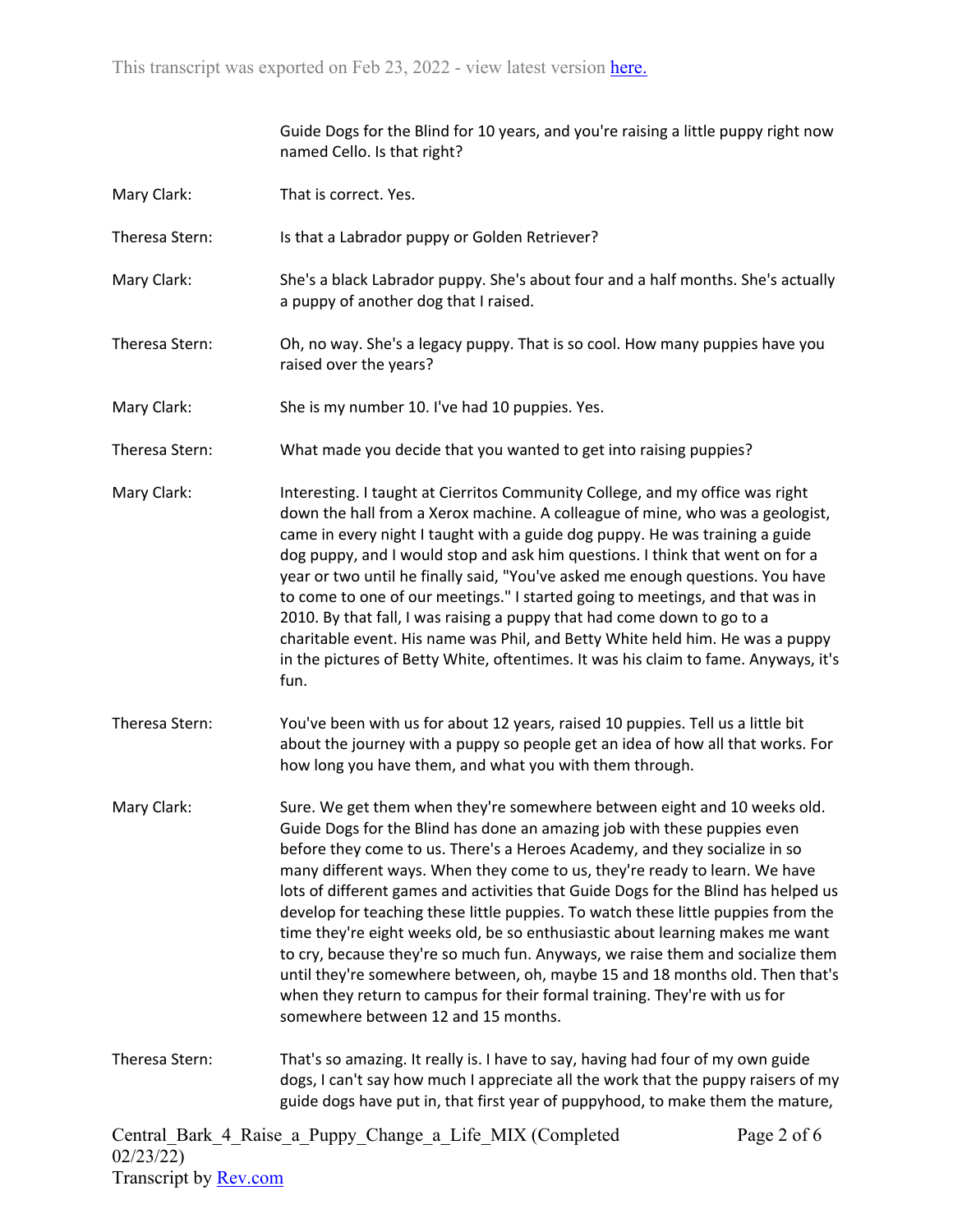and responsible, and loving dogs when I get them. Alex, do you want to tell us a little bit about the development of the puppies in different ways, the stages they go through as puppies along their journey, maybe some of the skills and things that they learn so that they can really succeed either as a guide dog, or a canine buddy, or maybe in our breeding program?

- Alex Gregory: Our volunteer puppy raisers take on the really dynamic and challenging task of teaching these puppies how to be really well behaved in the home, which is a really important thing in becoming a guide, a breeder, or a canine buddy. We need good house behavior.
- Theresa Stern: I bet you're going to have a lot of parents writing in to say, "Can we send you our kids?"
- Alex Gregory: Honestly, sometimes puppies are easier to teach than people. Yeah. They do house behavior training, basic obedience. They'll teach puppy how to sit, stand, come when called. They also do relieving on command. One of the really incredible things that our puppies do is only on command do they relieve in a particular designated area. They aren't relieving on walks. They aren't relieving in socialization experiences out in public. It's only in certain designated areas, which is really important for them as guide dogs. Obviously, we can't have a guide in harness stopping to take a potty break. It's not something that we'd want.

I think one of the other really important things that our puppy raisers teach these dogs is socializing them out in public. They learn how to behave in a public setting, anywhere from in a quiet classroom to a really busy mall. I know some of our raiser take the pups on public transportation, or really big outings like downtown Disneyland. We take them all kinds of places to make sure that when they return to campus for formal training, they are best prepared as we can get them to be for guide work, breeding, or canine buddies.

- Theresa Stern: The work that you all put into these puppies, it's really tremendous. Tell me about some other ways that Guide Dogs for the Blind really supports our puppy raising program.
- Alex Gregory: I think Guide Dogs does an incredible job of supporting our volunteers throughout the puppy raising process, whether it be a challenging day or a good day. They also really support our volunteers by supplying veterinary financial assistance. They'll help cover the cost of vaccines, flea and heartworm preventative, emergency vet visits, spay and neuter costs. They also provide a lot of the supplies needed when you're puppy raising, their puppy jacket, collars, leashes, things of that nature. We have a lot of really lovely clubs that also support their raisers even further by supplying crates. Maybe they'll cover the cost of dog food, or socialization outings where the whole club goes and takes the puppies. There's a lot of opportunities there for financial support for someone who might be interested in puppy raising.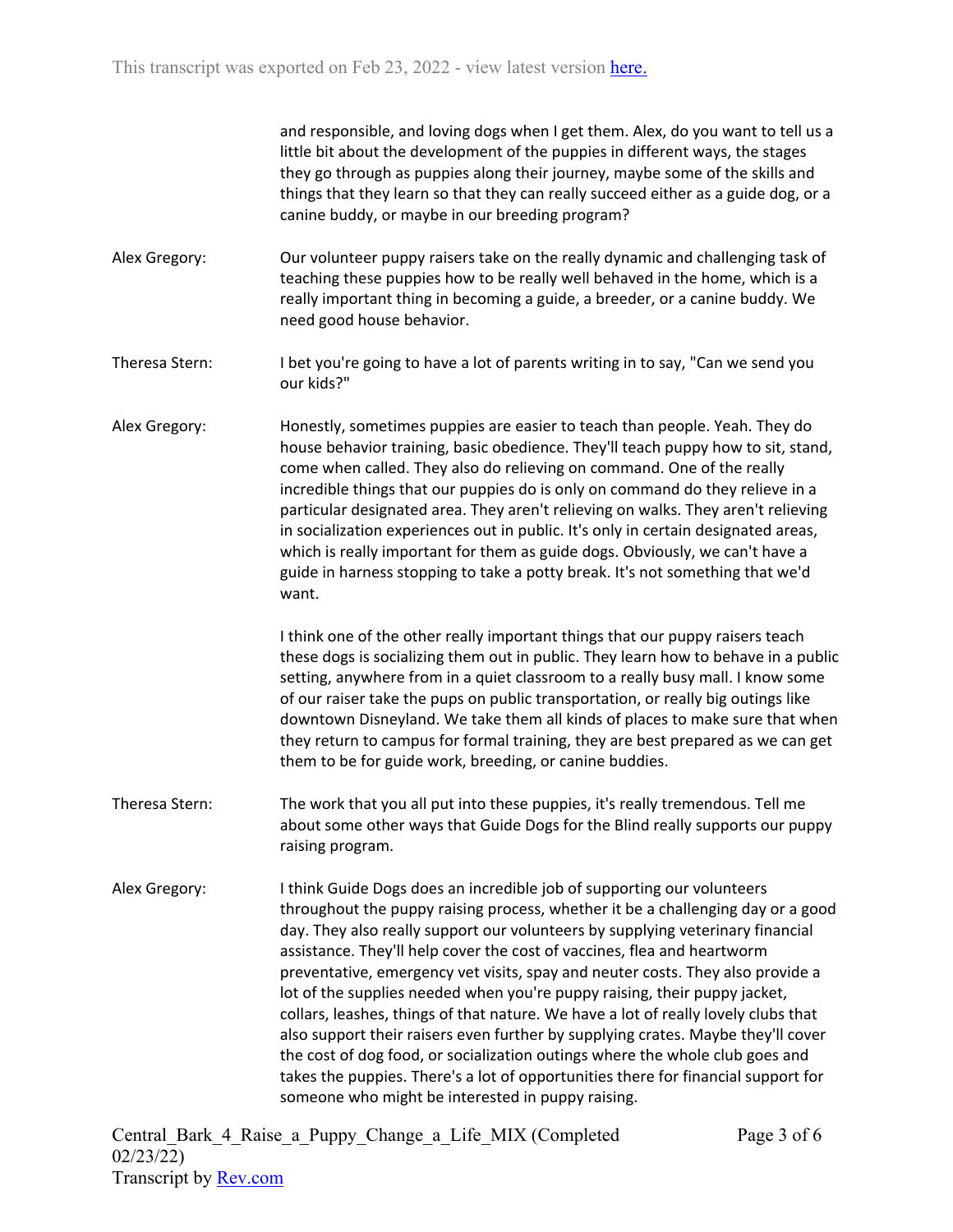- Theresa Stern: I get this question all the time, and I'm not a puppy raiser. People always ask this, and I'm sure, Mary, you've gotten this question before. How hard is it, or how does it feel when it's time to bring that puppy you've put so much love and work into, and bringing them back to Guide Dogs for formal training? That's got to be lots of emotions going on there. Can you talk a little bit about that?
- Mary Clark: It's bittersweet for sure. I cry a lot, which means I probably won't even get through this without... I have one that is going to probably be going back in the next few months, and she's going to be a really hard one to lose. It is incredibly hard, and we do shed a lot of tears. I shed as many tears when I tell the happy stories about the lives that these puppies change. When I talk to people who have gotten them as a guide dog, and the way that they have changed their lives, sometimes they go on. I have one of the pups I raised that became a medic alert dog for a Type 1 diabetic. She says, "This dog gave me my life back again." I cry all over again. People will ask all the time, "How can you part with these pups?" I think, "How can we not?" They make such a difference.
- Theresa Stern: Do you still keep in touch with some of the people who have your dogs, Mary?
- Mary Clark: Absolutely. I have been really fortunate, and most everybody who's been the recipient of one of the dogs that I have raised have elected to keep in touch. It's extended family. My family keeps growing and growing. I have pups all over the place, and I get to hear about their escapades, and their partners, or whatever service they're providing. It's been a really, incredibly enriching experience.
- Theresa Stern: Now, this question is for either one of you, or for both of you, should you feel inclined? What surprised you the most once you got to know Guide Dogs, and really got involved? Having heard about it before, and then actually being involved with it? Alex, can we start with you?
- Alex Gregory: Yeah, that is a really good question. Going into it, I knew, "I'm going to work with really cute puppies." How can that be a bad job? I don't know. What really, truly surprised me when I started working for Guide Dogs for the Blind was how incredible our volunteers are. The amount of selfless love, time, commitment that they put into each and every puppy. Even the volunteers who aren't a puppy raiser, our Puppy Club volunteers, our Puppy Club leaders. Everyone has such an important role within puppy raising and developing these incredible dogs. It's not easy, but it's a lot of fun. Honestly, I've built relationships with people in this position, and I'm happy to call plenty of club leaders my friends. They're really lovely people, and it's warm and fuzzy, just like the puppies.

Theresa Stern: How about you, Mary?

Mary Clark: That was one of the things that surprised me so much, early on, when I was puppy raising is how much of the people around me got vested into the puppy I was raising. I knew I signed up for it, and how hard it would be for me to give the puppy back. I signed up for it so that's my own fault. Then, all of a sudden,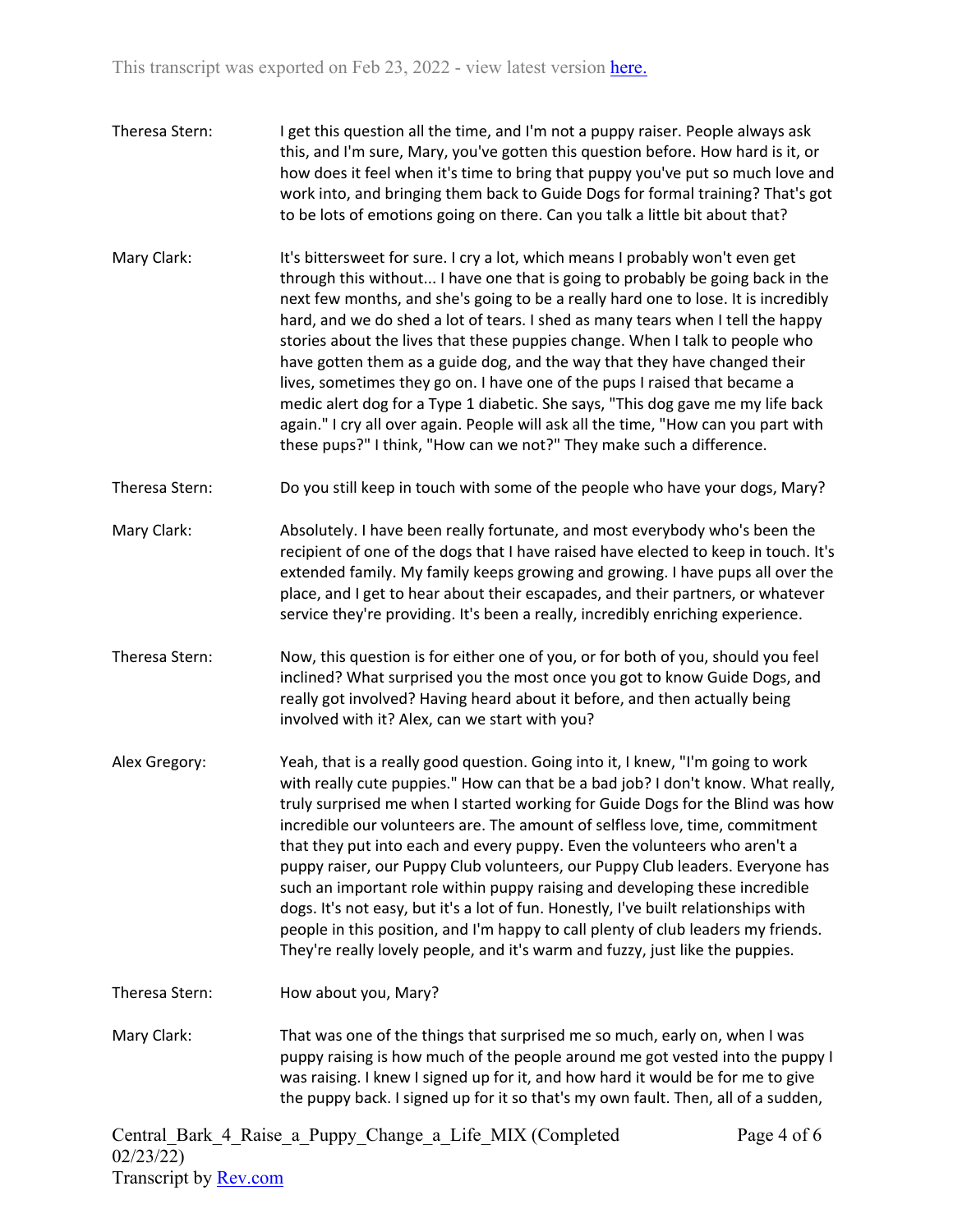my family, my friends, my colleagues, they were, "You're what? You have to give your puppy back." I had to have going away parties for the puppy. It was interesting to me how much, outside, also gets vested in these puppies.

- Theresa Stern: That's a really poignant point, in that it does. Our mission, at Guide Dogs for the Blind, it touches so many people, like you said, who even are maybe on the periphery a little bit. I'm sure they're all rooting for your puppies to make it as guides. It's sad they're leaving, but rooting for them, and then excited to hear what happens. I think that's what's really special about GDB. Mary, we've talked a lot about guide dogs, your puppies that have grown up to be guide dogs. We've mentioned our canine buddy program, and I believe your puppy raising club has some canine buddies in your club. Can you talk a little bit about the canine buddy program, and that relationship?
- Mary Clark: Sure. A little bit. Maybe four years ago, a family was recommended to our club to come, and check out how puppies are raised. They were considering getting a canine buddy for their daughter who was visually impaired. They started coming to our club. The first time I met this family, the little girl, I think she was seven, she was hiding behind her mother's skirt. They came, and they met a new puppy. She barely would touch the puppy. Now, her sister really wanted this dog for her. Her sister more than the little one, but anyways, they started coming to our group. About a year later, or so, or maybe, I don't know how much time later, they actually were paired with a canine buddy. To see the difference in the development of this child was just amazing.

In a year's time, she would be introducing her canine buddy, saying it was her face, her best friend, that he kept her safe. She would come to meetings, and pet other dogs. It was an amazing relationship, to see how that developed. That was really, really fun. We've actually been lucky. Alex has placed, I think, two more other canine buddies in our area so that we have other families come. The one family, the older daughter finally talked her mom into raising one of the puppy for the blind. Yep, a guide dog puppy for the blind. They raised a puppy last year, and they do lots of puppy sitting for us. The other family offers their home for us to have meetings in their backyard. It's really been a wonderful community of puppy raisers, along with canine buddies, and the symbiotic relationship that we all have with each other is really cool.

Theresa Stern: Yeah. It sounds like. These canine buddies, actually, are part of our dog population. They are matched with children who are visually impaired, or blind, as kind of a pet dog, but also to help with socialization, and giving them some skills of daily living. Taking care of another animal, I think, could be really empowering. It sounds like it was very empowering for the young lady you talked about. That she really came out of her shell when she had this relationship with a canine buddy. That's an amazing success story. Thank you.

> Alex, can you tell us a little bit about... If somebody's listening, who might be interested in getting involved in this program... I would think listening to this